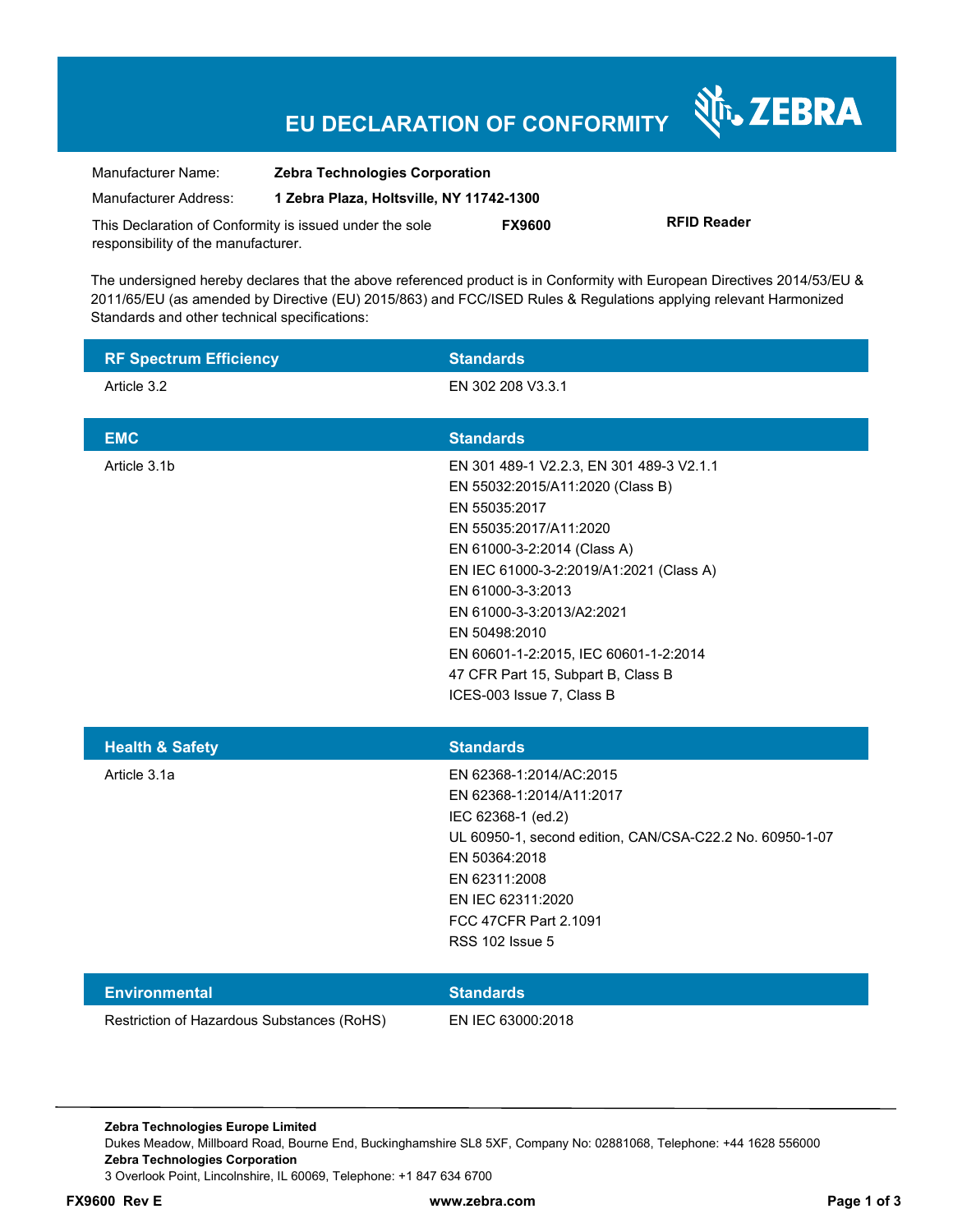With regard to Directive 2014/53/EU, the conformity assessment procedure referred to in Article 17.2(b) and detailed in Annex III has been followed with the involvement of the following Notified Body for Articles 3.1a, 3.1b and 3.2: **CTC advanced GmbH**, Untertürkheimer Str. 6 – 10 66117 Saarbrücken, Germany

EC-Type Examination Certificate number: T818215E-03-TEC

US company representative for FCC Supplier's Declaration of Conformity (47 CFR Part 2.1071 to 2.1077) is Larry Zhou and can be reached at larry.zhou@zebra.com.

**Signed on behalf of Zebra Technologies Corporation** 

Place: Bourne End

*(Signature of authorized person)* Date of Affixing the CE Mark: 23 November 2017 Marco Belli Rev: E Sr. Manager, Regulatory **Date: 7 April 2022** 

र्शे<sub>ं</sub> ZEBRA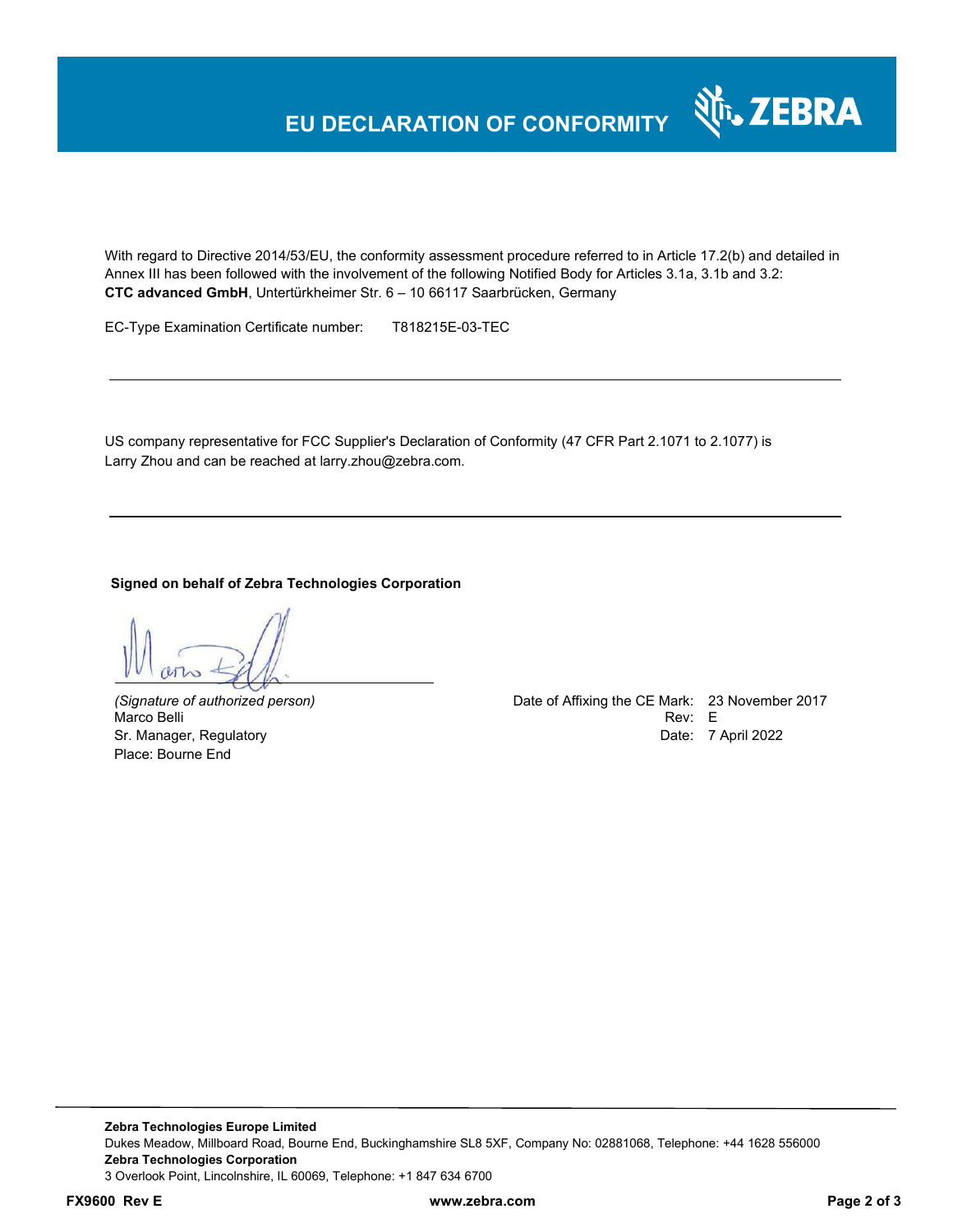# **EU DECLARATION OF CONFORMITY**

#### **Appendix A**

#### **EU Operating frequencies and maximum power levels**

RFID 865 MHz – 868 MHz – 868 MHz 33dBm 916.1MHz – 918.9 MHz 36dBm

**Technology Operating Frequencies/Bands Maximum Transmit power level** 

N<sub>T</sub>, ZEBRA



The use of RFID devices in 915 to 921 MHz operating band within EEA is not fully harmonized. Restrictions and/or national licensing requirements may apply. Consult the national spectrum management authority for advice before operating such devices.

RFID operation within this band is permitted in the following countries: *Austria, Belgium, Bulgaria, Croatia, Cyprus, Czech Republic, Denmark, Estonia, Finland, France, Hungary, Ireland, Liechtenstein, Lithuania, Luxembourg, Norway, Slovakia, Slovenia, Sweden, Switzerland, United Kingdom* 

For the following countries, RFID operation within this band is **not** permitted: *Germany, Greece, Iceland, Italy, Latvia, Malta, Netherlands, Poland, Portugal, Romania, Spain* 

Note: This information is reviewed at regular intervals to provide up-to-date information. For further advice, consult the appropriate national spectrum management authority

#### **Accessories:**

| <b>Description</b> | <b>Model</b> |
|--------------------|--------------|
| None               | None         |

**Zebra Technologies Europe Limited**  Dukes Meadow, Millboard Road, Bourne End, Buckinghamshire SL8 5XF, Company No: 02881068, Telephone: +44 1628 556000 **Zebra Technologies Corporation**  3 Overlook Point, Lincolnshire, IL 60069, Telephone: +1 847 634 6700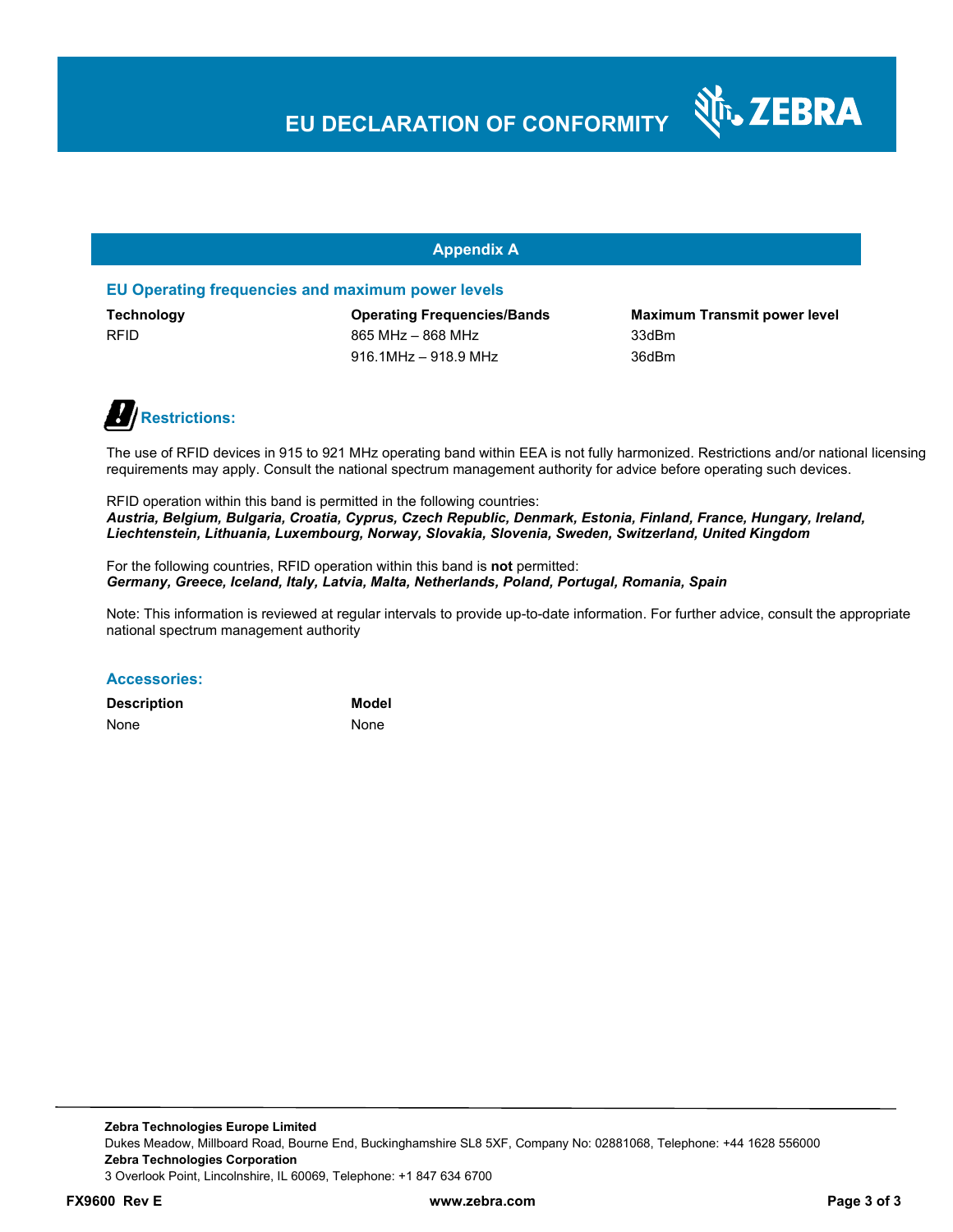### **DECLARATION OF CONFORMITY**



#### **Appendix B**

### **Regulatory Markings FX9600**

| $ {\sf R}!$ c-20809                                                                                                          | <b>ANATEL</b><br>07885-17-08726                                                                                               |                                                                                                                                                                                                                                                    |
|------------------------------------------------------------------------------------------------------------------------------|-------------------------------------------------------------------------------------------------------------------------------|----------------------------------------------------------------------------------------------------------------------------------------------------------------------------------------------------------------------------------------------------|
| Argentina                                                                                                                    | <b>Brazil</b>                                                                                                                 | <b>Belarus</b>                                                                                                                                                                                                                                     |
| ertified for use in Hong Kong<br>經驗證可在香港使用<br>Certificate No. 證書號碼<br>HK0011801758<br>通訊事務管理局<br>COMMUNICATIONS<br>AUTHORITY | Approval numbers must be listed<br>NO. 71155/SDPPI/2020<br><b>PLG. ID 3788</b><br>NO. 71253/SDPPI/2020<br><b>PLG. ID 4773</b> | מספר אישור אלחוטי של משרד התקשורת 51-75982<br>אסור להחליף את האנטנה המקורית של המכשיר ולא<br>לעשות בו כל שינוי טכני אחר<br>מספר אישור אלחוטי של משרד התקשורת 51-75981<br>אסור להחליף את האנטנה המקורית של המכשיר ולא<br>לעשות בו כל שינוי טכני אחר |
| <b>Hong Kong</b>                                                                                                             | Indonesia                                                                                                                     | <b>Israel</b>                                                                                                                                                                                                                                      |
| MCN<br>RALI/02D/1217/S(17-4097)                                                                                              | NO<br><b>IFETEL: RCPZEFDX17-1925</b>                                                                                          | <b>AGREE PAR L'ANRT MAROC</b><br>Numéro d'agrément:<br>MR00029097ANRT2021<br>Date d'agrément: 12/06/2021                                                                                                                                           |
| <b>Malaysia</b>                                                                                                              | <b>Mexico</b>                                                                                                                 | <b>Morocco</b>                                                                                                                                                                                                                                     |
| Connection and use of this communications<br>equipment is permitted by the Nigerian<br><b>Communications Commission</b>      | <b>OMAN-TRA</b><br>TRA/TA-R/8343/19<br>13/10/2019                                                                             | relecomm<br><b>Type Approval Number:</b><br>ESD-1716150C                                                                                                                                                                                           |
| Nigeria                                                                                                                      | Oman                                                                                                                          | <b>Philippines</b>                                                                                                                                                                                                                                 |
| Complies with<br><b>IMDA Standards</b><br>DA103846                                                                           | I C<br>TA-2021/0292                                                                                                           | <b>Class A</b><br>NTC ID, A56027-17                                                                                                                                                                                                                |
| Singapore                                                                                                                    | <b>South Africa</b>                                                                                                           | <b>Thailand</b>                                                                                                                                                                                                                                    |

**Zebra Technologies Europe Limited**

Dukes Meadow, Millboard Road, Bourne End, Buckinghamshire SL8 5XF, Company No: 02881068, Telephone: +44 1628 556000 **Zebra Technologies Corporation** 

3 Overlook Point, Lincolnshire, IL 60069, Telephone: +1 847 634 6700